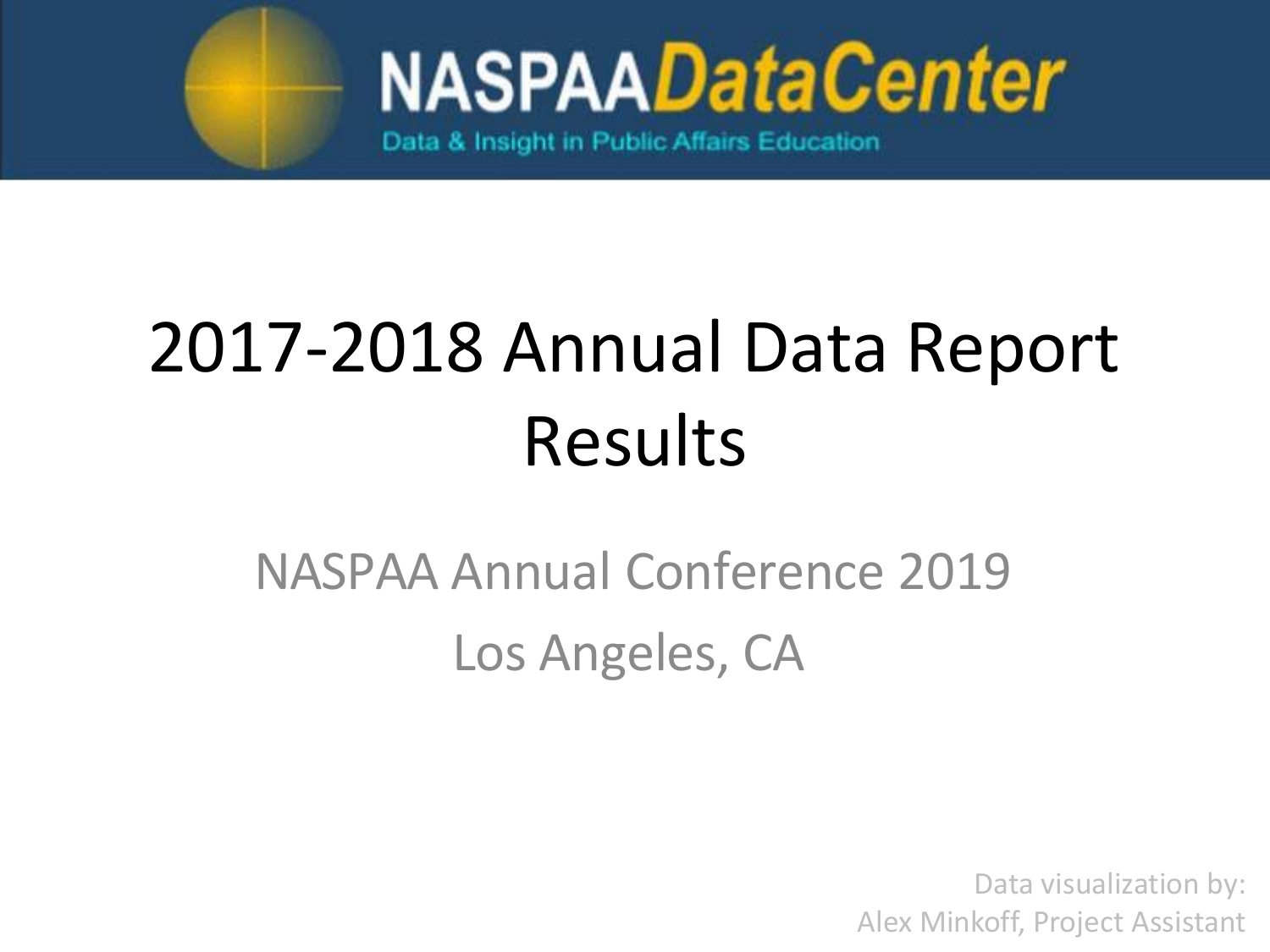

Data & Insight in Public Affairs Education

## Enrollment

|                         | 2016-2017        | 2017-2018       |
|-------------------------|------------------|-----------------|
| Total Enrollment:       | 20,937 students  | 22576 students  |
| <b>Average Program:</b> | 116 students     | 123 students    |
| <b>Median Program:</b>  | 85 students      | 72.5 students   |
| Range:                  | 17-1070 students | 9-1183 students |
| Program's reporting:    | 180 programs     | 219 programs    |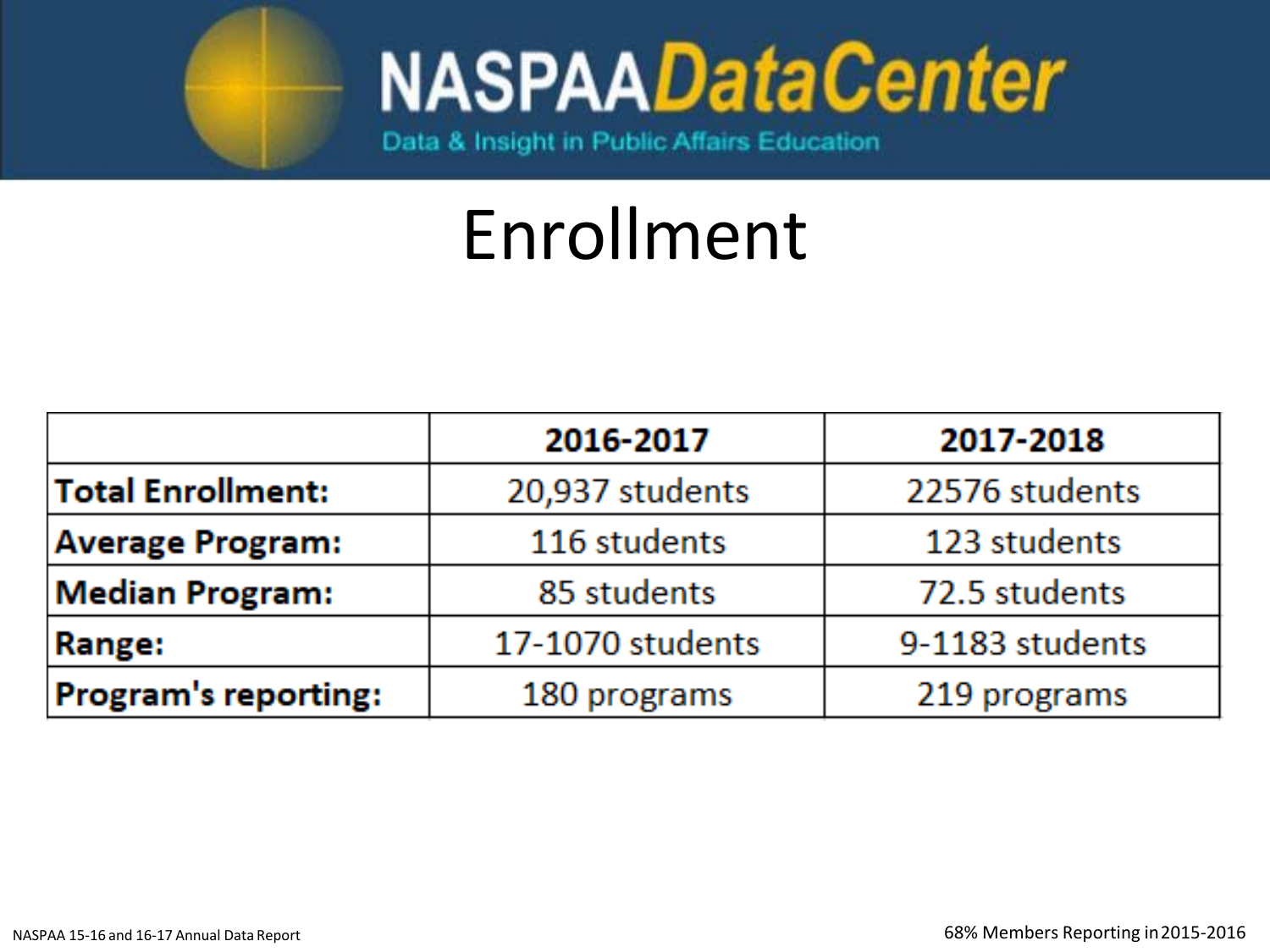

Data & Insight in Public Affairs Education

#### Average % of Enrollment by Type of Degree

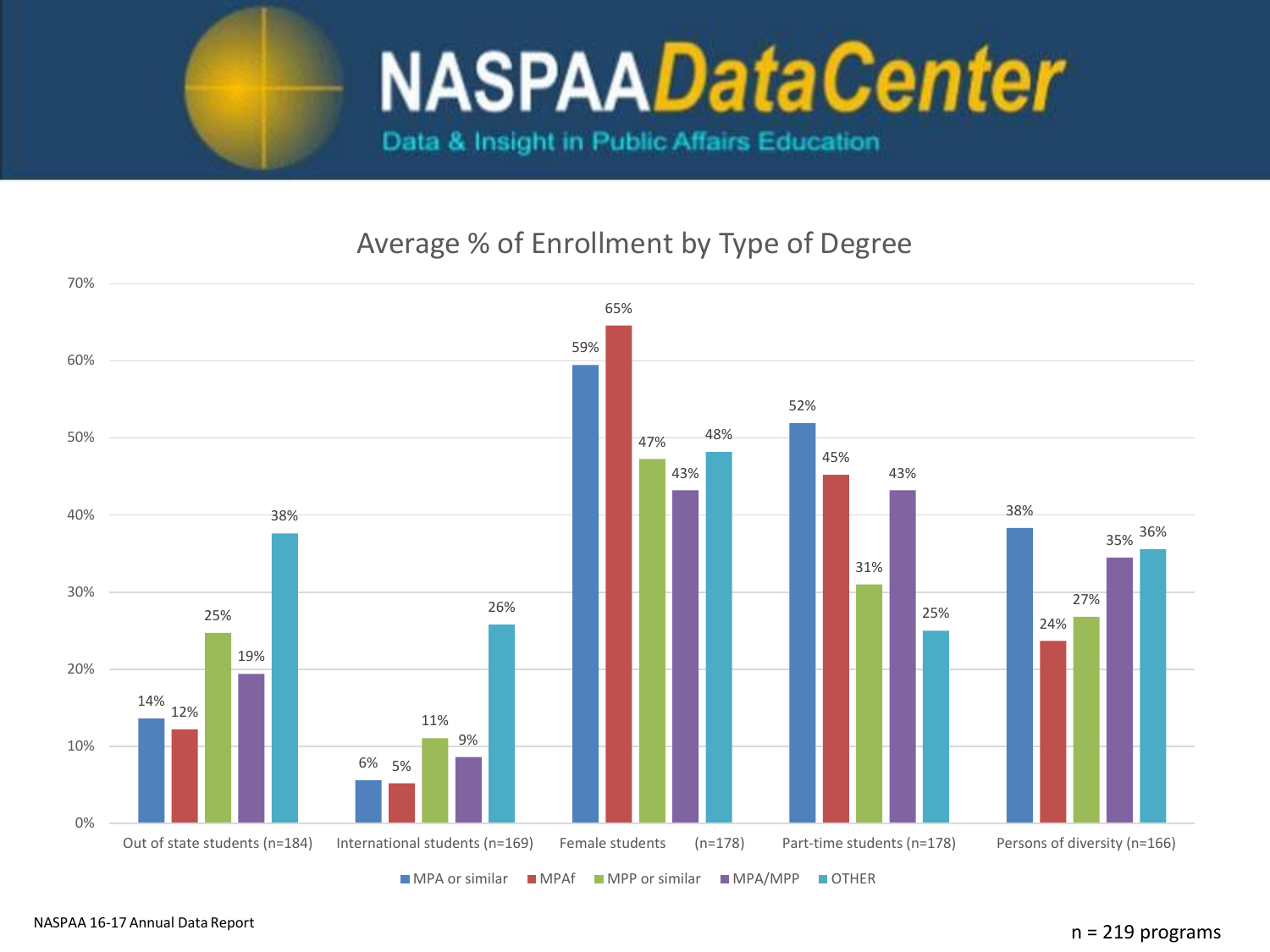

## AY 17-18 Degrees Awarded

7387 graduates

- Average program: 43 graduates
- Median program: 26 graduates
- Range: 0-281 graduates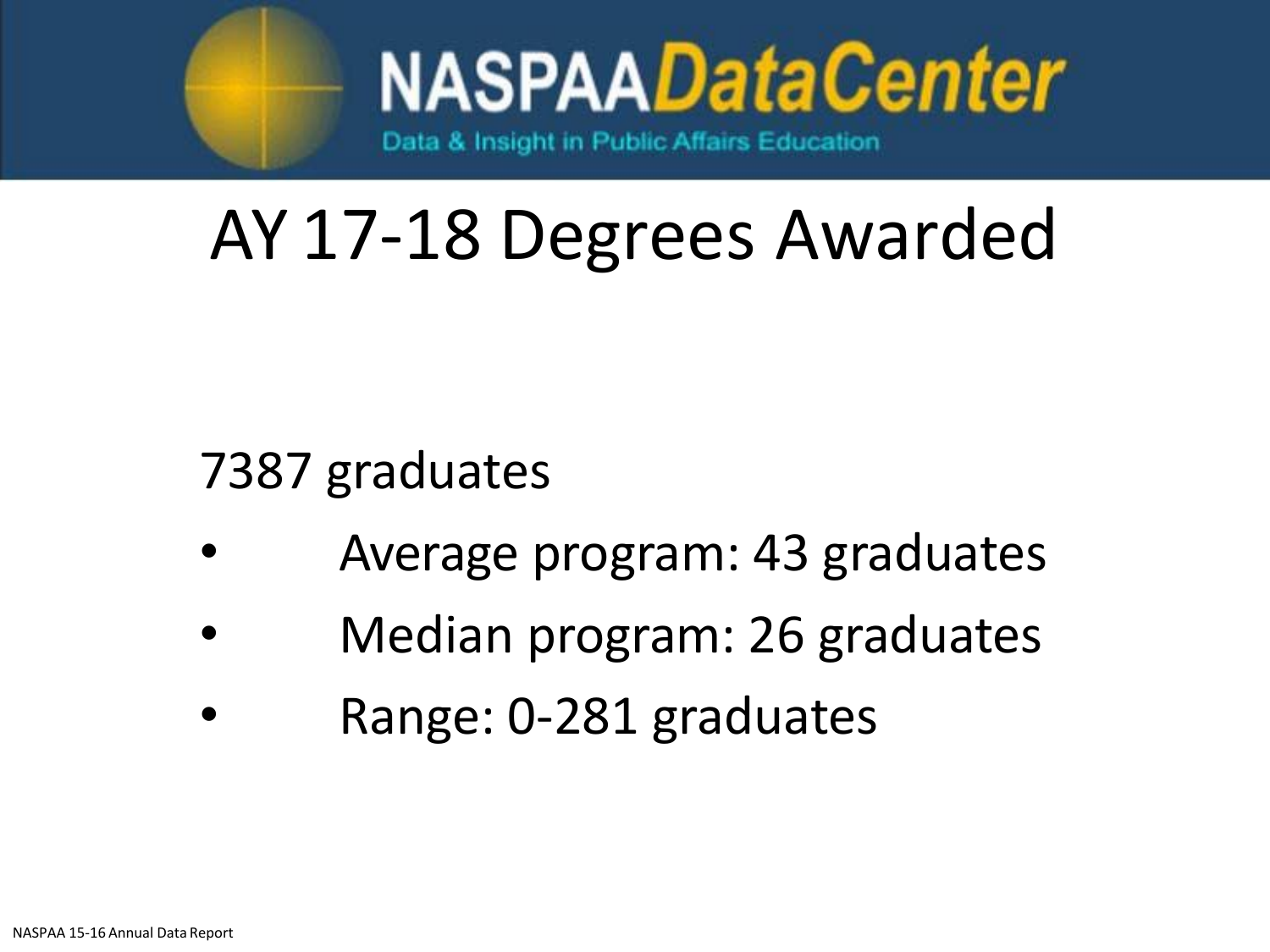#### Employment 6 months after Graduation

Data & Insight in Public Affairs Education

**NASPAADataCenter** 



#### n = 52 programs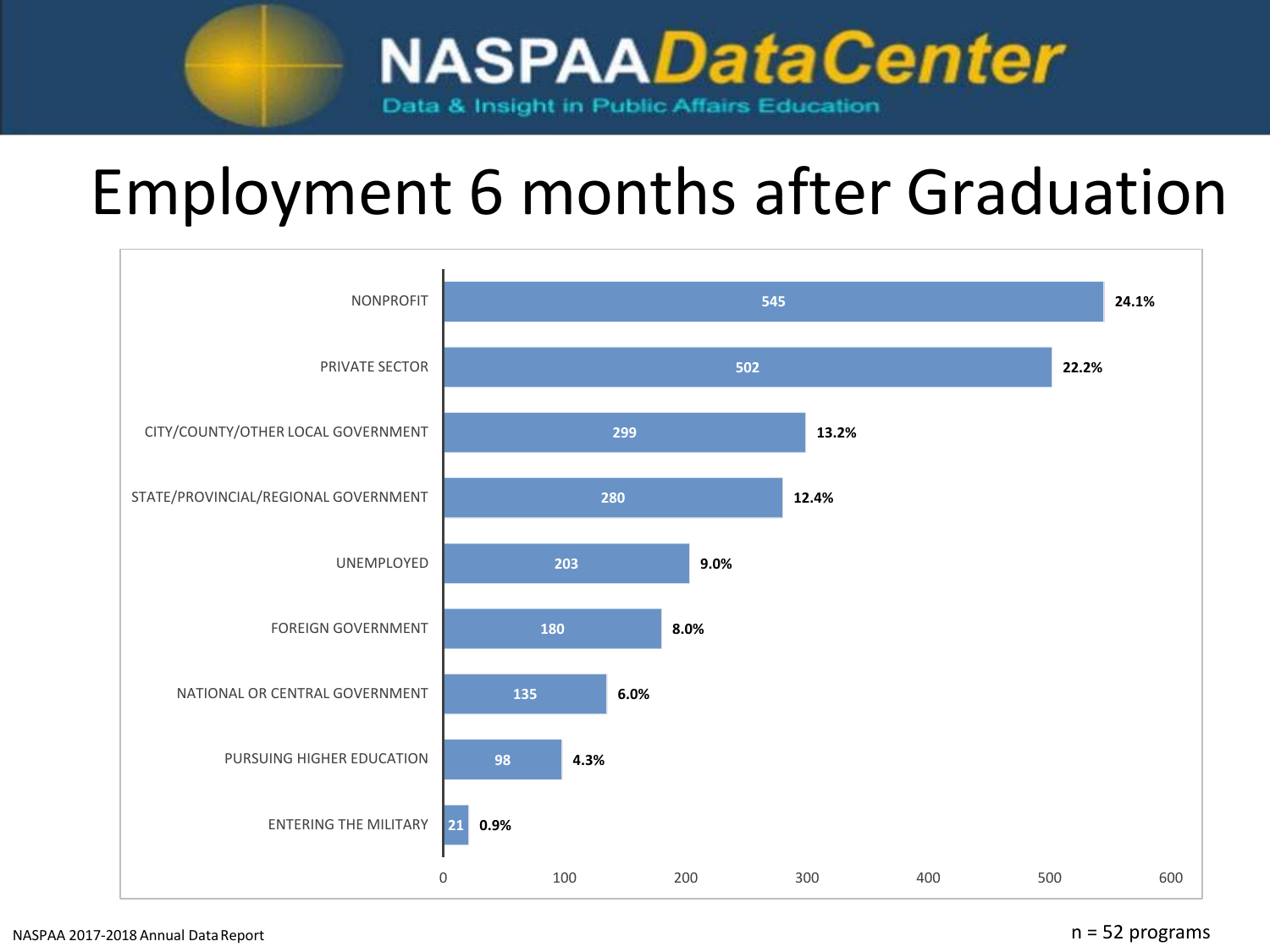

#### Average Median Salary by Position and Program Type